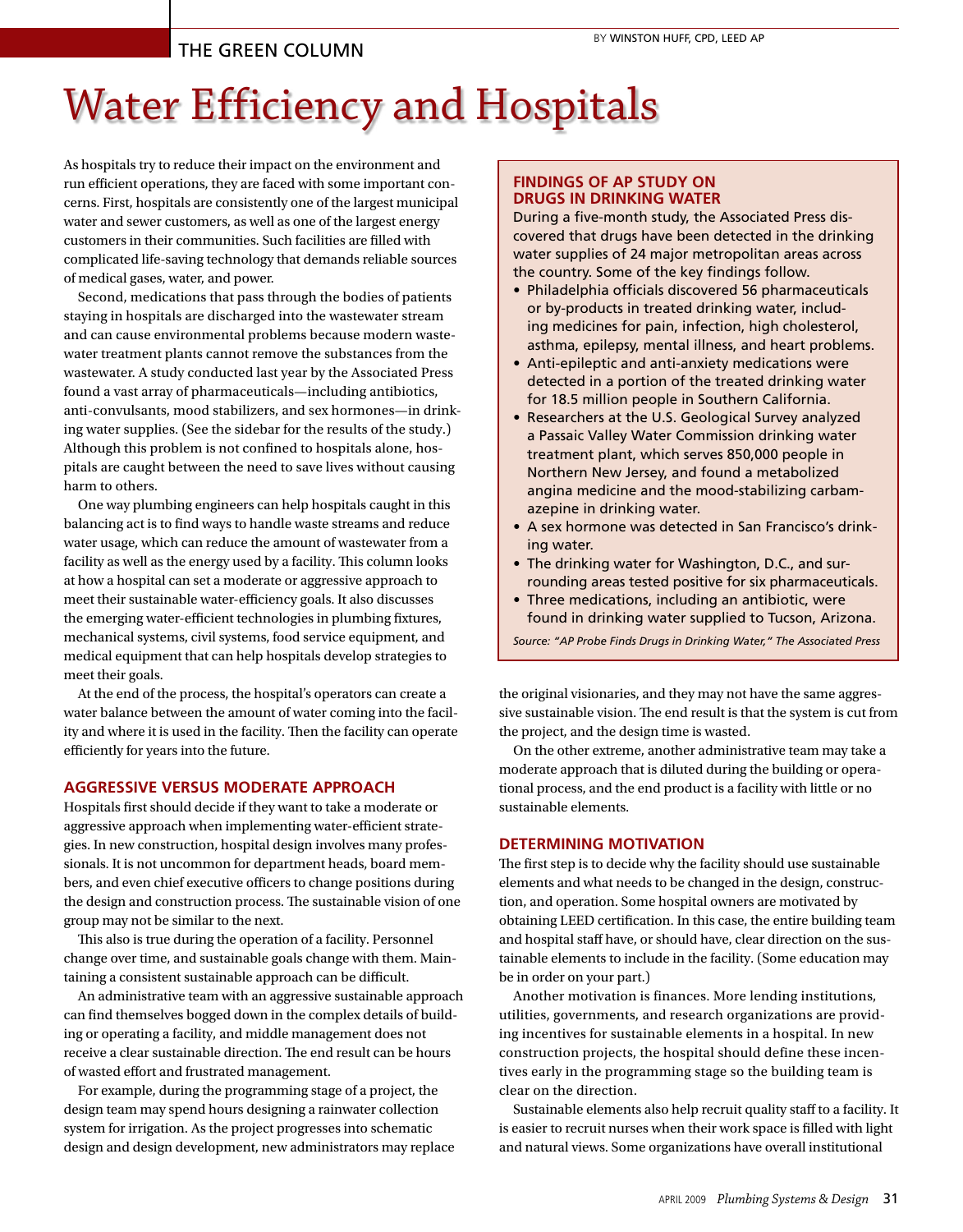# THE GREEN COLUMN

## **SUSTAINABLE GUIDE OPTIONS FOR HEALTHCARE USGBC LEED for Healthcare**

#### *www.usgbc.org*

The LEED for Healthcare green building rating system was developed to meet the unique needs of the healthcare market, including inpatient care facilities, licensed outpatient care facilities, and licensed long-term care facilities. LEED for Healthcare also may be used for medical offices, assisted living facilities, and medical education and research centers. This is a third-party review that is scheduled for release later in 2009.

## **Green Guide for Healthcare Construction**  *www.gghc.org*

The Green Guide for Healthcare is a best practices guide for healthy and sustainable building design, construction, and operations for the healthcare industry. This guide is a self-review system that is now available.

#### **Energy Star for Healthcare**

#### *www.energystar.gov*

The Energy Star program provides partners with guidelines for superior energy management built on the practices of industry leaders. This rating concentrates on energy and not as much on water efficiency.

goals or mission statements that include sustainability. In all these motivations, it is important to obtain a planning, architectural, and engineering team that supports the same sustainable goals.

# **CHOOSING THE APPROACH**

After the facility has defined its motivation, it could take a moderate sustainable approach. On construction projects, most hospital owners soon discover that outlining a clear sustainable approach from the beginning, including choosing a supportive professional team, results in little construction cost increases to obtain LEED certification.

For example, during the programming stage, the team may discover code incentives that include an expedited building permitting process and utility rebates for using a rainwater collection system for site irrigation. They also may learn that LEED certification helps them obtain funding.

In this situation, the rainwater system will remain in the project, even if there are added construction costs. This is because of the many low-lying fruits that a facility can incorporate into the design and construction of a building when sustainability is identified early in the project. Hospital systems often operate for long periods, and well-built, efficient systems are the baseline standard equipment for a facility.

Other facilities may take a more aggressive approach. When this is defined early in the programming phase of a new construction or renovation project, the team may discover many system upgrades that can be added to the facility with minimum upfront cost. After careful consideration, they determine that

these system upgrades are worth the cost and can help gain clusters of LEED credits.

# **WATER-EFFICIENT TECHNOLOGIES**

Water may be one of the next resources in short supply after oil. In reaction to this, the building industry is introducing many new water-efficient technologies.

#### Plumbing Fixtures

Low-flow toilets can reduce water usage in any facility. Standard fixtures use 1.6 gallons of water per flush (gpf). Some fixtures on the market use less than 1.6 gpf, but many hospitals are reluctant to use them because they don't know how well the new low-flow fixtures will remove waste from the trap.

Dual-flush water closets are an inexpensive alternative. Pushing the handle in one direction, usually down, uses the full 1.6 gpf. This typically is used to remove solids from the bowl. However, most of the time the user is not flushing solids. In these cases, the dual flush uses less water when the handle is pushed up. With proper signage, users usually use the lower water consumption option when flushing liquid wastes.

Showers are another fixture that can reduce water usage in a facility. Standard showers use 2.5 gallons per minute (gpm). New low-flow shower systems on the market work very well at about 2.1 gpm. These showers receive little complaints from users and are effective in both bathing and reducing water usage. The low-flow fixtures also save water heater utility costs for the facility.

It is important to remember to not simply install low-flow showerheads. The mixing valve and showerhead are specified as a system to ensure that the mixing valve is rated for the low flow and won't place the user at risk by exposing them to hightemperature water.

Hospital staff should test these systems before they go to the expense of installing them. In projects that include patient rooms, installing these two fixtures can help obtain one LEED credit with a minimal cost increase. These water-efficient technologies should be used in facilities taking moderate and aggressive sustainable approaches.

Low-flow faucets are other fixtures that do not cost extra money to purchase or install. Careful planning during design can place the low-flow fixtures where needed. Standard 2.5-gpm fixtures are appropriate for faucets that fill containers such as janitor's sinks or food service sinks. Scrub sinks also may need the full 2.5 gpm. As a result, most of these fixtures are exempt from the baseline calculations. Breakroom sinks and exam room sinks work well with faucets in the 1.5-gpm range. Some codes and LEED 2009 now require 0.5 gpm (or less) faucets and/or metering faucets in public toilet room lavatories.

#### Mechanical Systems

If the facility is taking a moderate approach to sustainability, the design team should start by considering options to reduce domestic water usage in cooling tower systems. In some applications, condenser water can be lost to the atmosphere. In these cases, drift eliminators can be used. In other cases, the combination sensible and evaporative-type cooling towers are applicable.